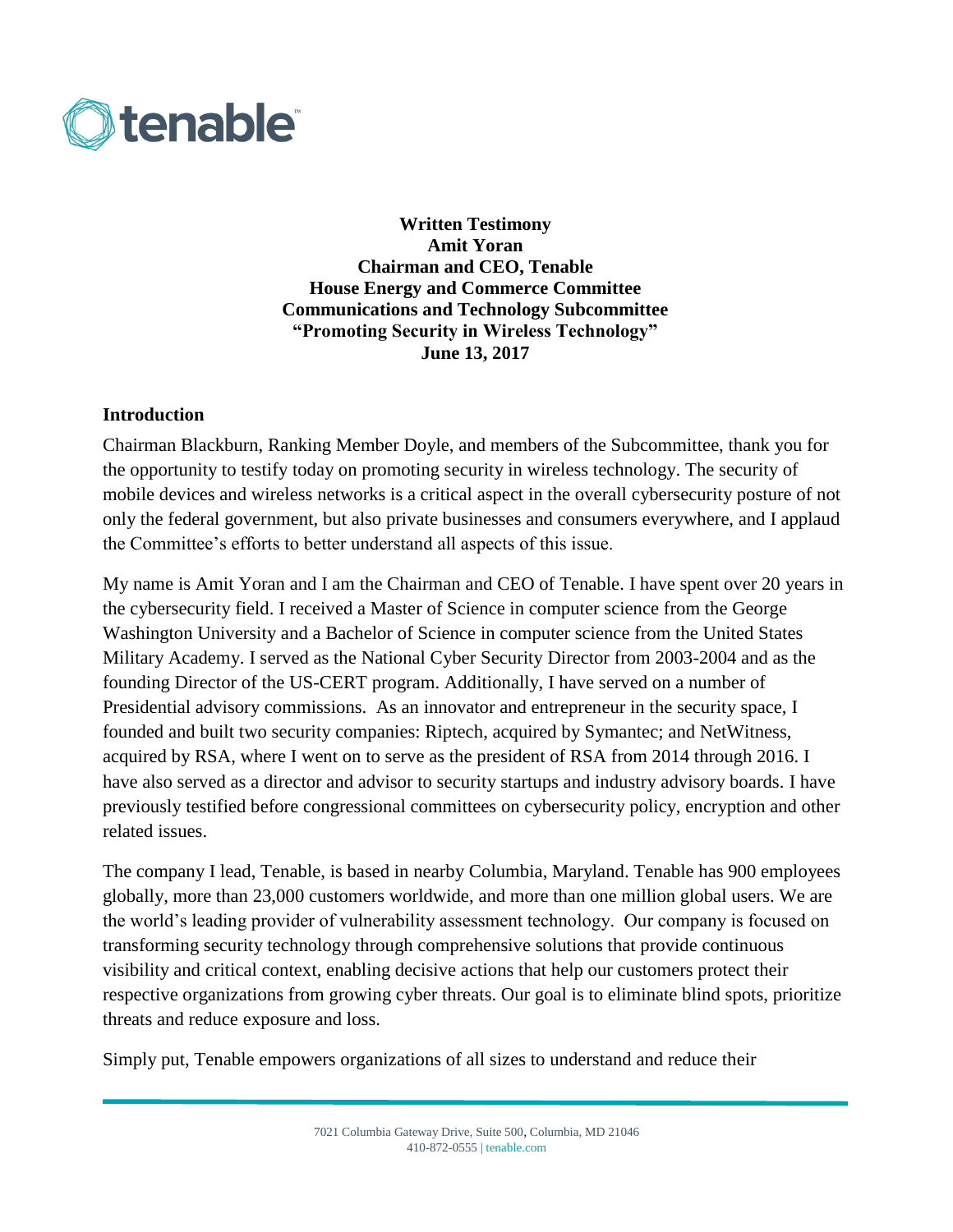cybersecurity risk. This includes the federal government, where Tenable provides the most widely deployed vulnerability management solution.

### **The Elastic Attack Surface**

 $\overline{a}$ 

The modern enterprise environment is dynamic and borderless, with virtually unlimited connectivity. Employees bring personal devices to work, contractors use their computers on corporate networks, and people connect to new cloud instances daily. IT teams spin up virtual machines and services to meet demand, and create and connect microservices-based containers on the fly, decommissioning them just as fast; a process commonly referred to as elastic computing. These mobilization and digitization trends foster a boon in productivity and create agility for the modern enterprise. This is all done while IT teams manage the on-site and legacy architectures, which have been invaded by a slew of enterprise network attached Internet of Things (IoT) devices, including TVs, thermostats, motion sensors, locks, webcams, shades and other control systems to name just a few. According to Business Insider's research service, by 2019 there will be 23.3 billion IoT devices, forty percent (40%) of which will be enterprise IoT devices. These 9.1 billion devices will effectively reside on enterprise wireless networks, representing more than the smartphone and tablet market in their entirety (projected to increase to 6 billion by  $2019$ ).<sup>1</sup>

For the first time, concern about IoT security ranked higher in ISACA's State of Cyber Security member survey than concerns about losing mobile devices. Only 13 percent of respondents cited lost mobile devices as an exploitation vector in 2016, compared to 34 percent in 2015. By contrast, 30 percent in 2016 said they were either "extremely" or "very concerned" about IoT in the workplace, with 29 percent saying they were "concerned."<sup>2</sup>

Today's complex mix of computer platforms and environments varies by system longevity, location, manageability, importance and function, yet they combine to represent today's modern attack surface, where the assets themselves and their associated vulnerabilities are constantly expanding, contracting and evolving like a living organism, creating gaps in overall system understanding, security coverage and resulting in exposure.

Nevertheless, mobile device threats still warrant concern. A problem facing many organizations,

 $1$  Business Insider, "The corporate 'Internet of Things' will encompass more devices than the smartphone and tablet markets combined," http://www.businessinsider.com/the-enterprise-internet-of-things-market-2014-12

<sup>&</sup>lt;sup>2</sup> ISACA, "State of Cybersecurity 2017," http://www.isaca.org/Knowledge-Center/Research/Documents/state-ofcybersecurity-2017-part-2\_res\_eng\_0517.PDF?regnum=376901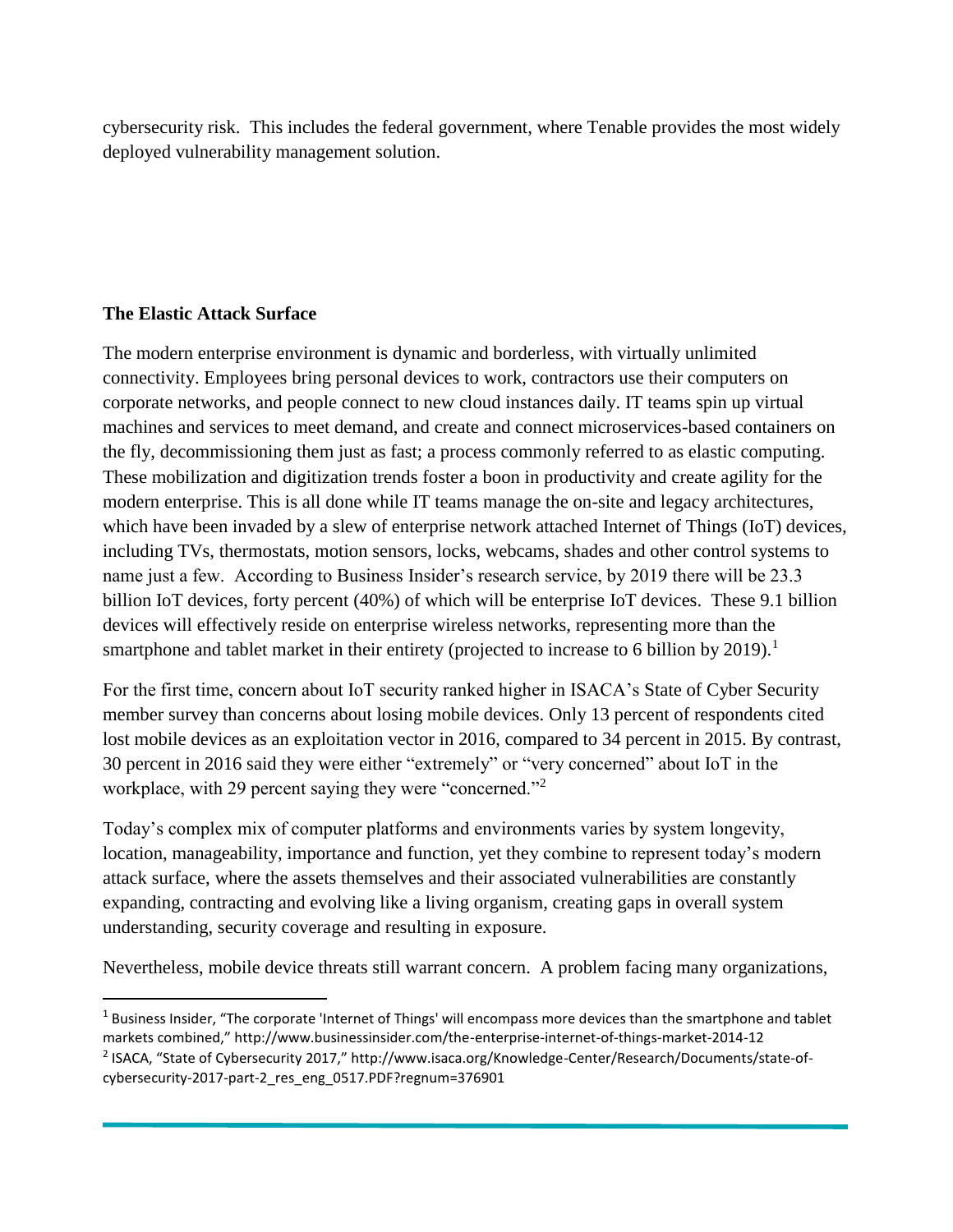including government, is the workforce using multiple mobile devices – smartphones, tablets, laptops – some of which are owned by the organization, and many of which belong to individuals. To boost productivity, increasingly each of them needs to be able to access organizational networks and resources. This presents several problems, including not knowing who is using which device, whether the devices have the latest software updates, or if device has been tampered with (i.e., jailbroken). Another challenge with mobile devices is their unpredictability: they hop from cellular 3G to 4G to corporate wireless networks seamlessly and are turned off and on at various times.

While still less common than malware targeting desktops, there is an increase in malware specifically designed for mobile devices. Malware attacks against smartphones rose nearly 400 percent in 2016, according to Nokia's 2017 Threat Intelligence Report.<sup>3</sup> [S](https://pages.nokia.com/8859.Threat.Intelligence.Report.html)martphones were the most targeted devices in the second half of the year, the report finds, accounting for 85 percent of all mobile device infections. Security issues pertaining to mobile devices are growing aggressively. Particularly troubling is the rise of nasty "rootkit" malware being distributed to mobile phones via various online stores. This type of malware is quickly rivaling its desktop counterparts in complexity, with sophisticated control of its host, the ability to hide and prevent easy removal.<sup>4</sup>

#### **Vulnerabilities of Wireless Networks**

 $\overline{\phantom{a}}$ 

In addition to risks posed by mobile devices, wireless networks present their own set of security challenges. Content traversing wireless networks can frequently be eavesdropped even if it appears to be encrypted. This is a warning that security-conscious consumers should heed.

Organizations frequently add wireless access points (WAPs) to their network to free user laptops and computers from network cables and reduce data charges incurred by cellular carriers. Sometimes organizations have security policies prohibiting wireless access points – but that doesn't mean that others don't add them on their own, a practice referred to as rogue wireless access points.

It's also possible to surreptitiously create a wireless access point on a network. Attackers can configure a WAP so that it appears identical to an organization's actual wireless network. This phenomenon is sometimes known as creating an "evil twin."<sup>5</sup> If an evil twin hits the mark and is

<sup>3</sup> Nokia, "Nokia Threat Intelligence Report 2H 2016," https://pages.nokia.com/8859.Threat.Intelligence.Report.html <sup>4</sup> International Business Times, "More than 50,000 Android devices may be infected with dangerous 'Dvmap' malware," http://www.ibtimes.co.uk/more-50000-android-devices-may-be-infected-dangerous-dvmap-malware-1625548

<sup>&</sup>lt;sup>5</sup> SecurityMetrics.com, "Wireless Access Point Protection: Finding Rogue Wi-Fi Networks," http://blog.securitymetrics.com/2016/03/wireless-access-point-protection.html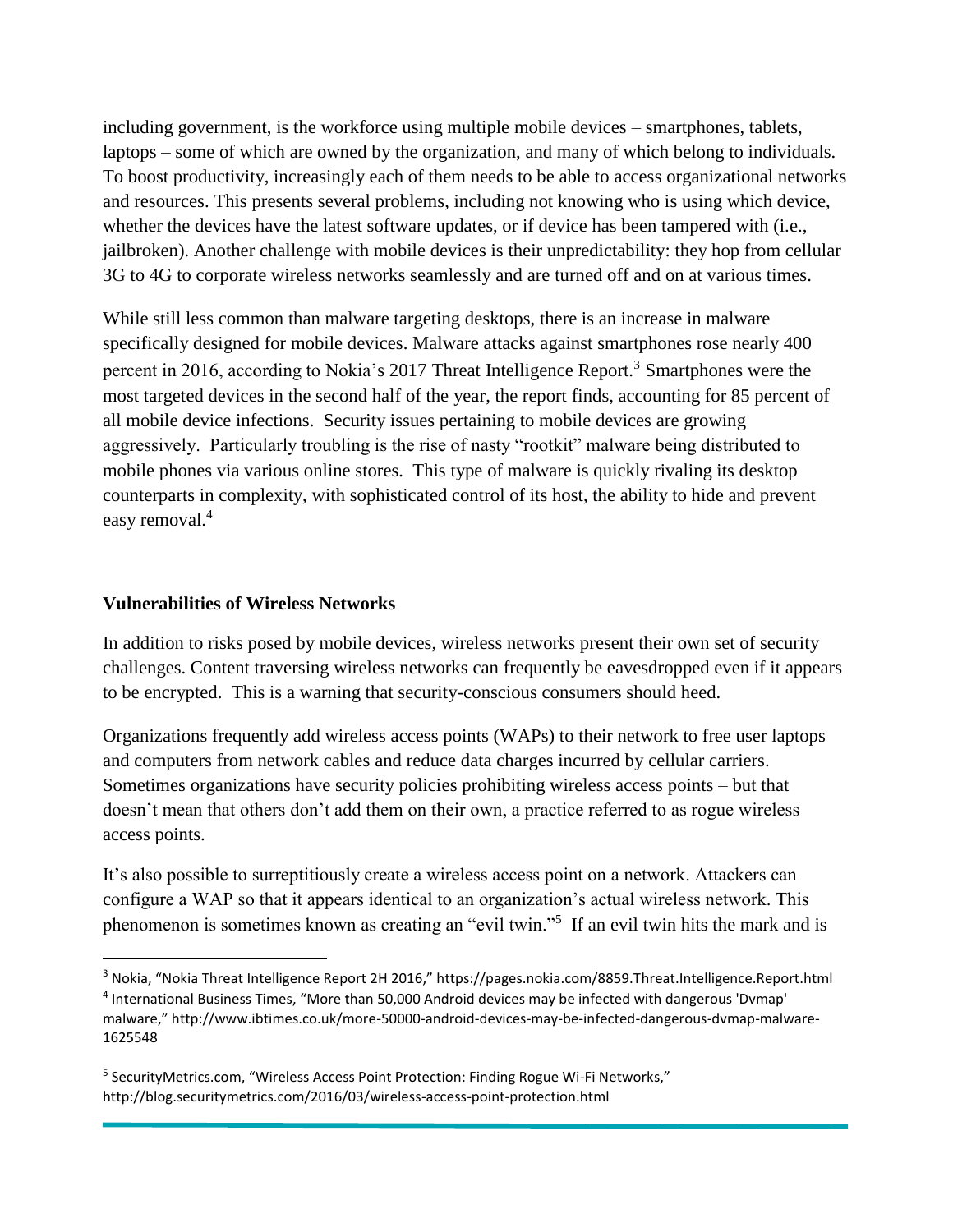mistaken for the organization's wireless network, an authorized user might connect to it, allowing attackers access to the user's device and where they can steal authentication credentials and access the network seamlessly. Whether it's an employee or an attacker, or even a piece of malware converting a laptop or other device so that it behaves as a WAP, the effect is that network administrators have lost visibility into the security of that wireless environment, and its impact on the network.

The potential significance of wireless networks is increasing with the addition of IoT devices, which often communicate over wireless. When we talk about the security implications of IoT, we have to think not only about securing the devices themselves, but also the wireless networks on which they operate.

While initial implementation efforts might segregate IoT from enterprise traffic, this is a trend that will likely not be defensible over time, as the desired interaction between people and devices includes the sharing of all kinds of data with each other wirelessly, mandating that sensor, beacons, senders and receivers can seamlessly communicate. Already we have seen sensitive networks hosting industrial control systems connected to enterprise data networks for convenience of administration, where they were formerly segregated onto private "air-gapped" networks.

Methods for creating rogue access points and intercepting traffic holds just as true for cellular networks and the phone conversations and data that they carry. These techniques have been known for years and are readily found. Unidentified signal carriers have been discovered near US military bases.<sup>6</sup> Rogue cellular signals don't require a massive cell tower or a PhD to create. For \$25, you can build one on a cheap, portable and inconspicuous Rasberry Pi.<sup>7</sup>

There are a number of easy to use applications that can provide end to end encryption and protect data and voice communications while using smartphones, such as Wickr, Signal, and TrustCall. These technologies can provide protection, even when communicating over untrusted networks.

There are a number of technologies to help secure mobile devices, such as VMWare's AirWatch, and other mobile device management (MDM) solutions. Even some cloud-based providers include basic device management and the ability to provide some protection to your data once it's moved onto a mobile platform. These capabilities frequently include enabling remote wipe, turning on encryption, or setting complex passcodes. There are also technologies that are capable of defining how mobile devices can access your information, who is using them, and if the devices contain vulnerabilities. Mobile security has quickly become a non-negotiable part of any organization's security program, but it should not be done in isolation.

 $\overline{a}$ 

<sup>&</sup>lt;sup>6</sup> Popular Science, "Mysterious Phony Cell Towers Could Be Intercepting Your Calls,"

http://www.popsci.com/article/technology/mysterious-phony-cell-towers-could-be-intercepting-your-calls  $^7$  PhoneArena.com, "DIY enthusiasts make their own cell phone tower using a Raspberry Pi,"

http://www.phonearena.com/news/DIY-enthusiasts-make-their-own-cell-phone-tower-using-a-Raspberry-Pi\_id37976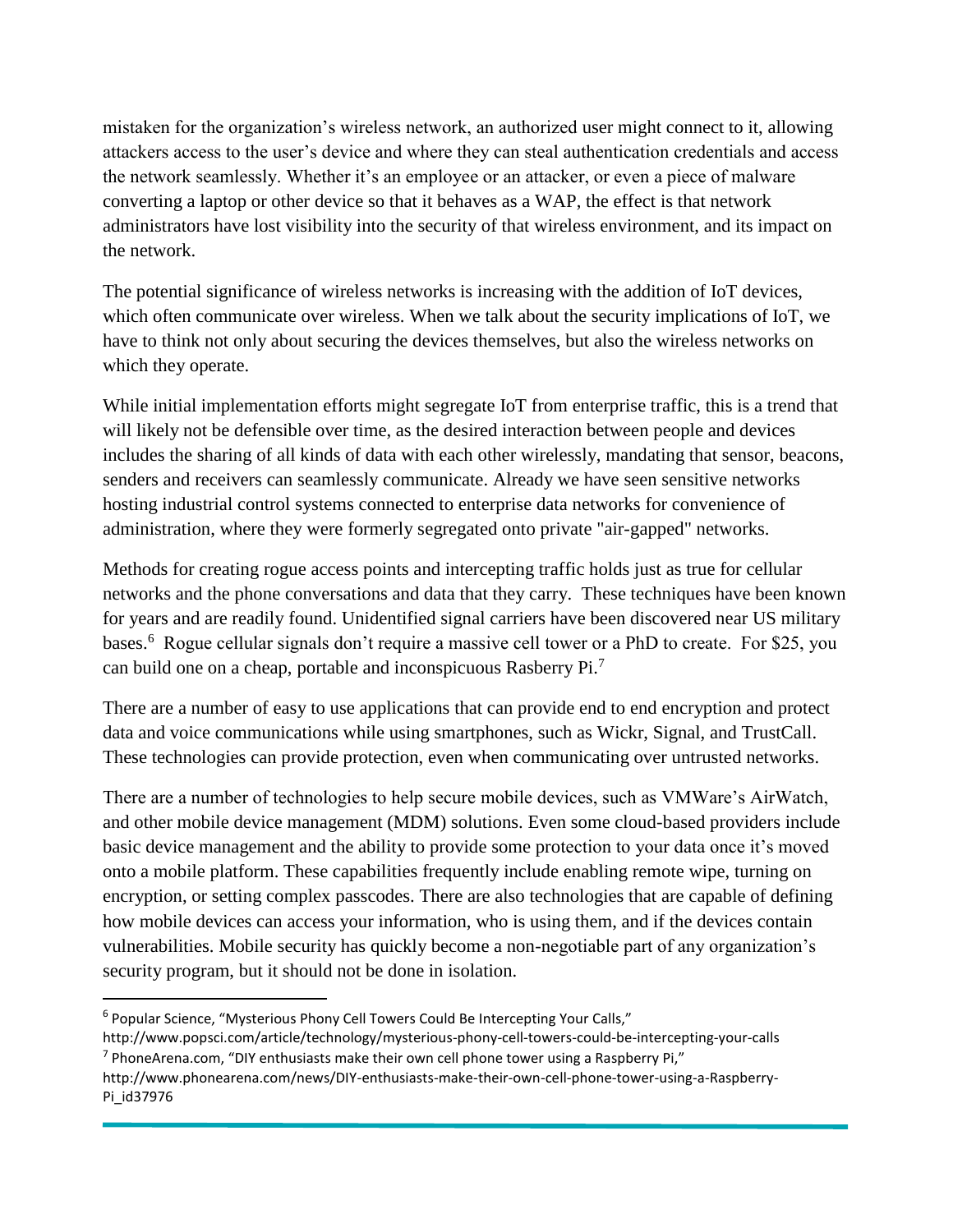### **Solution: Know Your Network**

It is critical to recognize that the diversity of the modern compute environment includes on premise servers and computers, wireless, mobile, IoT, cloud, web apps, and containers. And it's equally important to not take a siloed approach to mobile security or any other aspect of security, but rather view it as part of the holistic ecosystem. As with mobile and the broader ecosystem, the following axiom proves true time and again; you can't secure what you do not know. If there are elements of your modern computing environment that you don't have visibility into, chances are they represent misunderstood and unaccounted-for risk.

The highly regarded NIST Cybersecurity Framework validates this. The Framework lays out five essential functions for every cybersecurity effort: identify, protect, detect, respond, and recover. There's a reason the first function is to "identify": You can't successfully implement the other four steps without first knowing what is on your modern compute environment. Likewise, the Continuous Diagnostics and Mitigation (CDM) program, organized by DHS for civilian government agencies, takes a similar approach. According to DHS,

CDM provides federal departments and agencies with capabilities and tools that identify cybersecurity risks on an ongoing basis, prioritize these risks based upon potential impacts, and enable cybersecurity personnel to mitigate the most significant problems first.

You have to be able to identify assets, so that you can assess risk. You have to know your network and systems – just as an attacker maps out a network before launching an exploit. And knowing your network is more than just the first step in a cybersecurity exercise; it has to be a continuous step, especially as the compute base changes and your attack surface continues to morph indefinitely.

In one example from the PC world, the recent WannaCry and related ransomware attacks could have been prevented if organizations had known their systems, the associated high-profile vulnerabilities and patched them in a timely manner. Continuous visibility into the existence and vulnerability of every asset in the modern computing environment – including mobile devices and wireless networks – is critical to understanding the business impact of any attack. Knowing your network and its vulnerabilities at all times is part of good cyber hygiene, which the Center for Internet Security says consists of five actions: Count, Configure, Control, Patch and Repeat. Again, the first order of business is to count – identify, scan, enumerate, map, or know what is out there. Without that step, the cybersecurity efforts are far less likely to be effective.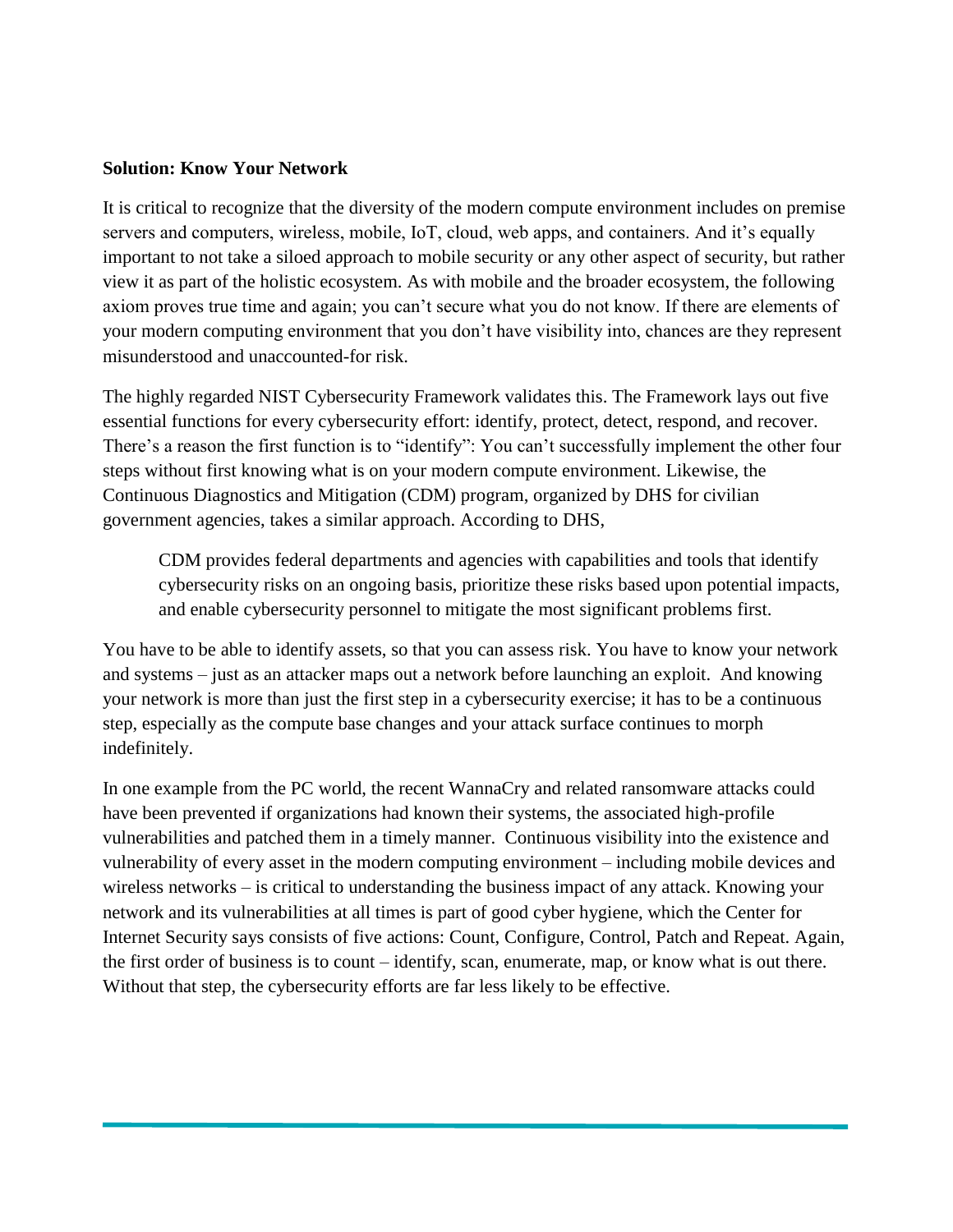# **Policy Recommendations**

 $\overline{a}$ 

I'd also like to offer some policy recommendations that I believe would help secure networks, including wireless, as well as enhance cybersecurity practices.

First, there is a well-documented shortage in the cybersecurity workforce. In order to solve the cybersecurity challenges we face today, we need to make sure we are recruiting, developing and maintaining the best talent. According to the Global Information Security Workforce Study (GISWS) released in February, the workforce shortage is projected to reach 1.8 million people by 2022.<sup>8</sup> Women constitute only 14% of the cybersecurity workforce in North America and just 11% of the cyber workforce globally.

It is up to industry, along with Congress, to increase accountability and reduce this gap. We need a bold, new cyber workforce strategy that develops and advances the ranks of people from all walks of life. While the private sector can lead the way, we need buy-in and partnership from the government.

I know many companies are actively working with the government to address the cybersecurity workforce shortage, but the workforce strategy depends on more than a willingness to change. We must think innovatively and revisit our approach to attracting and retaining talent. Management and leadership courses should be made more inclusive to diversity. Only through increased inclusion and diversity in perspective and thought, can our industry achieve greater creativity, innovation, and develop new solutions to our most vexing challenges. At Tenable, we have implemented a "Rooney Rule" and are setting an example of greater diversity in our leadership ranks.

I do want to state, however, that our efforts to expand the human workforce will inevitably fall short of the insatiable and growing demand for cyber talent, and we have to prepare for that. We need to have a complementary focus on technology and automation so that we can make the most of the human experts we have. Asymmetric leverage of our cyber talent through the use of technology is the only path to success.

Second, the Administration recently released the Cybersecurity Executive Order, which specifically calls out the importance of securing critical infrastructure. The government should encourage private sector companies to continually fully assess their cybersecurity risk, just as federal agencies will be doing and some regulatory requirements and best practices already mandate.

This is an important step forward, and even more still needs to be done. Today all organizations

<sup>&</sup>lt;sup>8</sup> The Center for Cyber Safety and Education and the Executive Women's Forum on Information Security, Risk Management and Privacy, "The 2017 Global Information Security Workforce Study: Women in Cybersecurity," https://iamcybersafe.org/wp-content/uploads/2017/03/WomensReport.pdf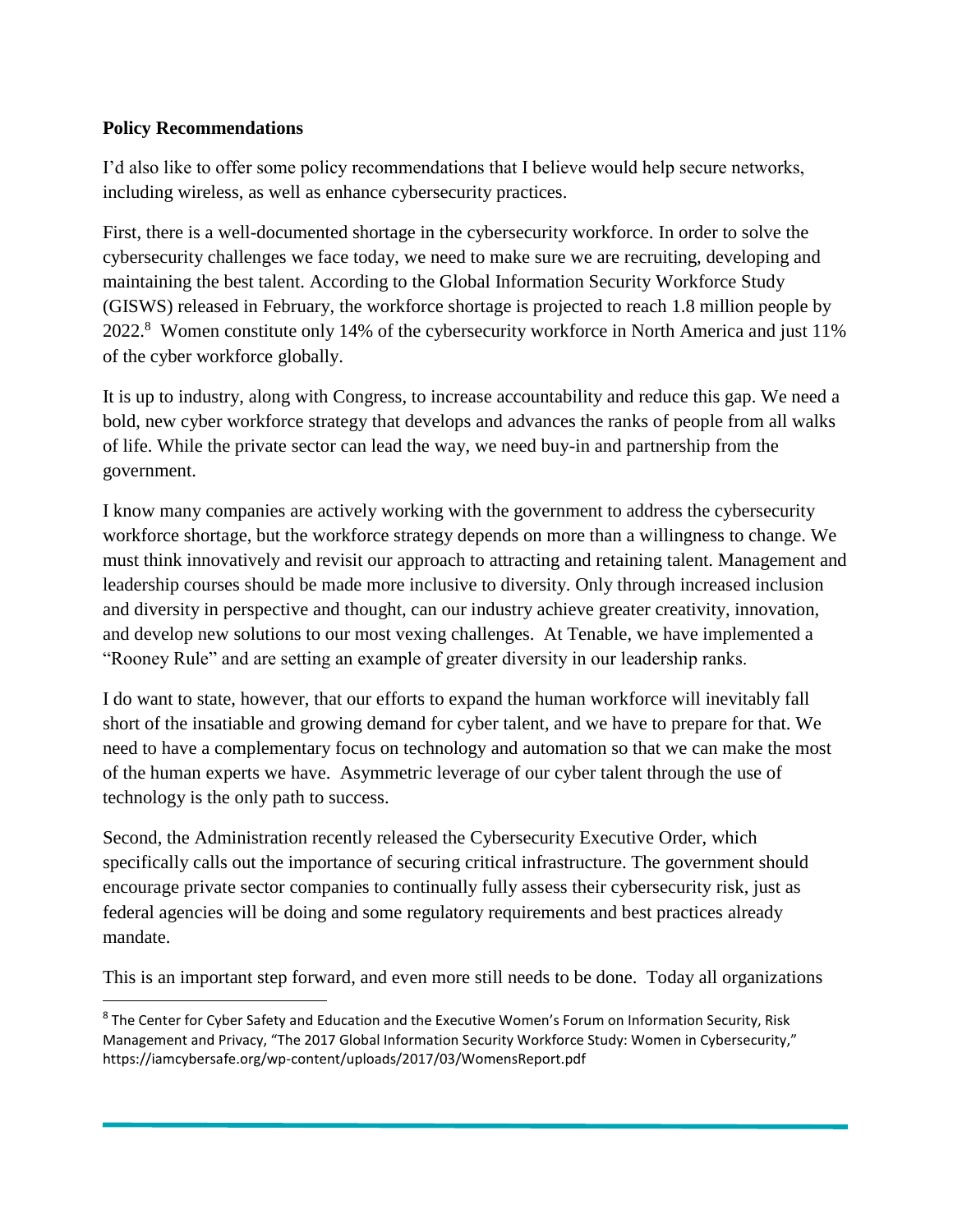are part of a global ecosystem and have a cyber hygiene responsibility to one another. This can be thought of using vaccination as an analogy. Simple malware like WannaCry demonstrated what a crippling attack in the future might do. As a result, you had factories closing like Renault in France, hospitals refusing patients such as NHS in the UK, and numerous other examples. While not blaming the victims, the infection was spread company-to-company, many of which simply failed to adequately assess and address their cybersecurity risk.

In some instances patching systems isn't possible or practical. This may be true, but it doesn't alleviate the fundamental responsibility to understand risk and apply appropriate compensating controls or other countermeasures.

In commercial cases this shared responsibility extends to customers and shareholders, and in governments' case, to their citizens. I am not advocating a mandate for some elusive perfect security, but simply stating that good cyber hygiene is in our individual enterprise and global ecosystem's best interest.

Third, in order to see and protect assets, including mobile devices, the federal government should support a modern approach to cybersecurity that is based not only on scanning, but discovery of unknown assets and assessing their vulnerability. With the right technology, agencies can gain realtime visibility into their asset base and where they are exposed, and the insight to help prioritize the risks that matter most. Without such an enlightened and proactive approach, government agencies will never be able to answer the most fundamental questions in security: where and how am I exposed? And what can I do to most efficiently reduce my risk? To reiterate the learnings of the NIST Framework and CDM program, the process starts with a deep knowledge of your systems and their exposures.

Fourth, the federal government can promote the establishment and adoption of best practices by encouraging engagements such as the NIST Cybersecurity Framework. A product of various stakeholders, the Framework has been widely praised and, according to Gartner, will be adopted by 50 percent of organizations by  $2020$ .<sup>9</sup> This public-private initiative is achieving adoption because it's a voluntary, industry-led program that makes sense. It offers a prioritized, flexible, repeatable, and cost-effective approach for enterprise leadership to understand cybersecurity risk. Its recommendations are accessible to cybersecurity professionals and other organizational stakeholders. The federal government should continue to support the NIST Cybersecurity Framework and other efforts to create guidance for improved cybersecurity. One such piece of guidance could be around automated asset discovery for both private and public-sector organizations, fulfilling one of the tenants of the Framework.

 $\overline{a}$ 

<sup>9</sup> Intrinium.com, "NIST Cybersecurity Framework: Adoption or Bust!" https://intrinium.com/nist-cybersecurityframework-adoption-or-bust/